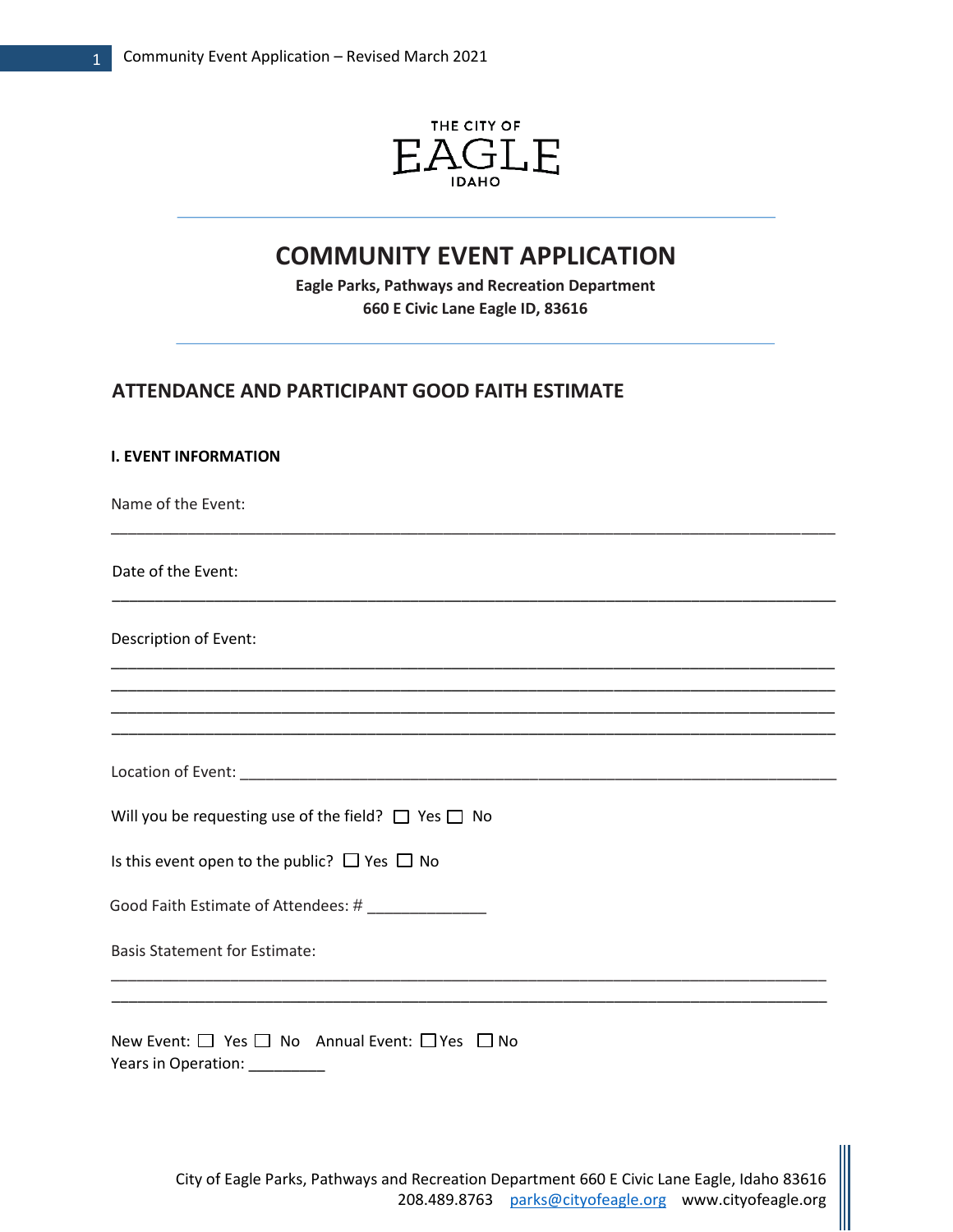Print name of organizer or company of the event:

| *If yes, please provide proof of 501 (c) 3 status. |  |  |
|----------------------------------------------------|--|--|
|                                                    |  |  |
|                                                    |  |  |
| Mailing Address (for security deposit refund):     |  |  |
| Street Address (if different from above):          |  |  |
|                                                    |  |  |
|                                                    |  |  |
|                                                    |  |  |
|                                                    |  |  |
|                                                    |  |  |
| Day of Event Coordinator Contact Information:      |  |  |
|                                                    |  |  |
|                                                    |  |  |

\_\_\_\_\_\_\_\_\_\_\_\_\_\_\_\_\_\_\_\_\_\_\_\_\_\_\_\_\_\_\_\_\_\_\_\_\_\_\_\_\_\_\_\_\_\_\_\_\_\_\_\_\_\_\_\_\_\_\_\_\_\_\_\_\_\_\_\_\_\_\_\_\_\_\_\_\_\_\_\_\_\_\_\_\_

# **II. LOGISTICS INFORMATION**

Will food/beverage be served?  $\Box$  Yes  $\Box$  No \*If yes, please provide proof of approval from Central District Health when submitting application.

Will alcohol be served?  $\Box$  Yes  $\Box$  No

\*If yes, please contact the City of Eagle Clerks Office to apply for an Open Container and Catering Permit at least 30 days prior to the event.

\_\_\_\_\_\_\_\_\_\_\_\_\_\_\_\_\_\_\_\_\_\_\_\_\_\_\_\_\_\_\_\_\_\_\_\_\_\_\_\_\_\_\_\_\_\_\_\_\_\_\_\_\_\_\_\_\_\_\_\_\_\_\_\_\_\_\_\_\_\_\_\_\_\_\_\_\_\_\_\_\_\_\_\_\_ \_\_\_\_\_\_\_\_\_\_\_\_\_\_\_\_\_\_\_\_\_\_\_\_\_\_\_\_\_\_\_\_\_\_\_\_\_\_\_\_\_\_\_\_\_\_\_\_\_\_\_\_\_\_\_\_\_\_\_\_\_\_\_\_\_\_\_\_\_\_\_\_\_\_\_\_\_\_\_\_\_\_\_\_\_ \_\_\_\_\_\_\_\_\_\_\_\_\_\_\_\_\_\_\_\_\_\_\_\_\_\_\_\_\_\_\_\_\_\_\_\_\_\_\_\_\_\_\_\_\_\_\_\_\_\_\_\_\_\_\_\_\_\_\_\_\_\_\_\_\_\_\_\_\_\_\_\_\_\_\_\_\_\_\_\_\_\_\_\_\_ \_\_\_\_\_\_\_\_\_\_\_\_\_\_\_\_\_\_\_\_\_\_\_\_\_\_\_\_\_\_\_\_\_\_\_\_\_\_\_\_\_\_\_\_\_\_\_\_\_\_\_\_\_\_\_\_\_\_\_\_\_\_\_\_\_\_\_\_\_\_\_\_\_\_\_\_\_\_\_\_\_\_\_\_\_

Explain how food/beverage will be controlled and risk will be mitigated: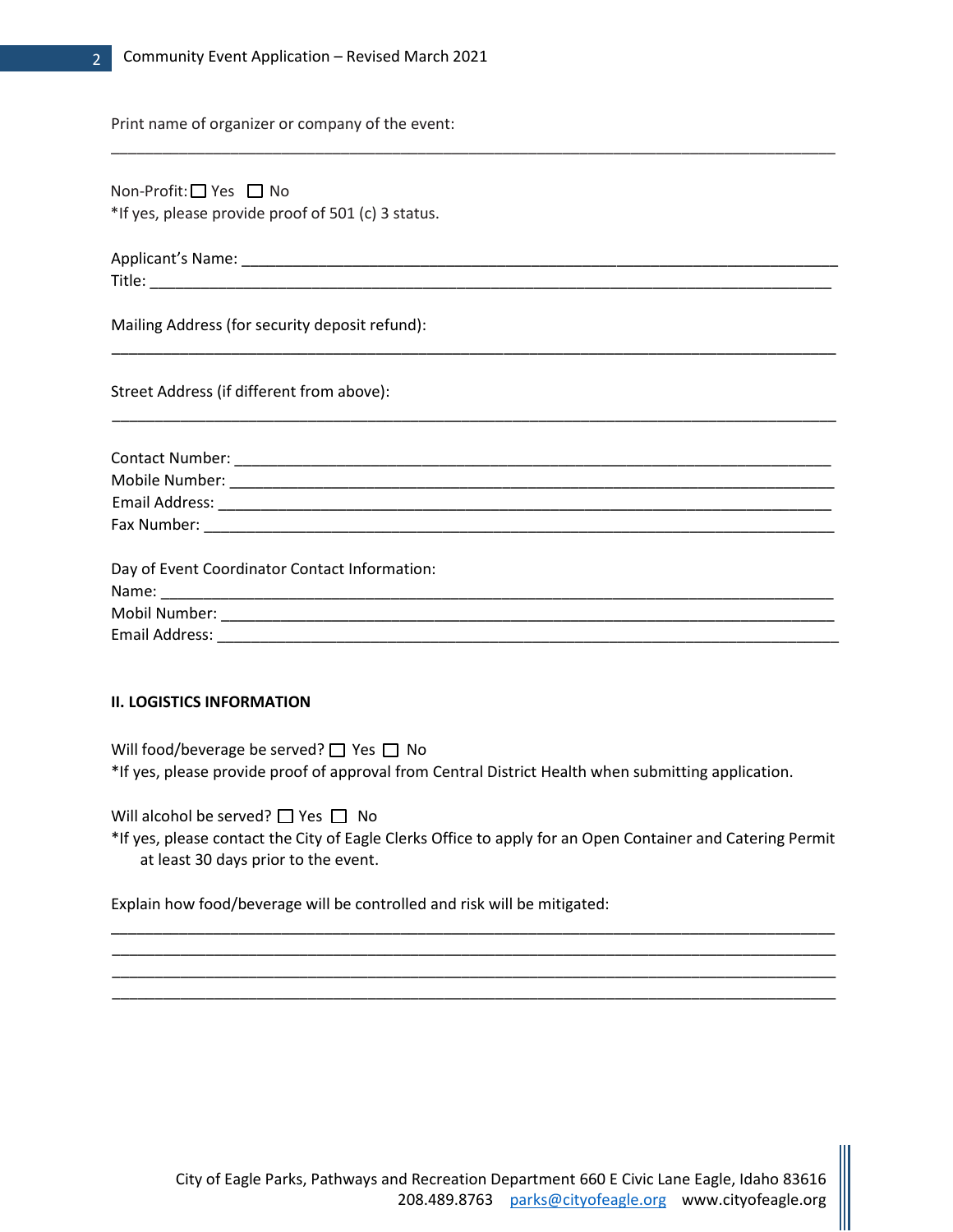Please include a Site Map with the following indicated (if applicable) to be submitted with this

application:

- □ Main Event Information Location
- □ Vendor/Food Area including Food Trucks
- □ Alcohol Area i.e. Beer Garden
- $\square$  Tents
- D Dumpsters
- □ Additional Trash Receptacles
- Portable Bathrooms
- □ Parking and No Parking
- □ Safety Measures i.e. First Aid Station and Security
- □ Emergency Access/Route
- □ Traffic Control i.e. Barricades, Course Marshall, or Flaggers
- □ Route i.e. Race or Walk

Will you be closing any streets or utilizing sidewalks?  $\Box$  Yes  $\Box$  No

\*If yes, please provide proof of approval from Idaho Transportation Department (ITD) and/or Ada County Highway District (ACHD).

Will the event conclude after 10 PM?  $\Box$  Yes  $\Box$  No

\*If yes, please contact the City of Eagle Clerks Office to apply for a Noise Waiver Permit at least 30 days prior to the event.

How will the Day of Coordinator communicate there is an emergency to staff, volunteers and security personnel?

\_\_\_\_\_\_\_\_\_\_\_\_\_\_\_\_\_\_\_\_\_\_\_\_\_\_\_\_\_\_\_\_\_\_\_\_\_\_\_\_\_\_\_\_\_\_\_\_\_\_\_\_\_\_\_\_\_\_\_\_\_\_\_\_\_\_\_\_\_\_\_\_\_\_\_\_\_\_\_\_\_\_\_\_\_ \_\_\_\_\_\_\_\_\_\_\_\_\_\_\_\_\_\_\_\_\_\_\_\_\_\_\_\_\_\_\_\_\_\_\_\_\_\_\_\_\_\_\_\_\_\_\_\_\_\_\_\_\_\_\_\_\_\_\_\_\_\_\_\_\_\_\_\_\_\_\_\_\_\_\_\_\_\_\_\_\_\_\_\_\_ \_\_\_\_\_\_\_\_\_\_\_\_\_\_\_\_\_\_\_\_\_\_\_\_\_\_\_\_\_\_\_\_\_\_\_\_\_\_\_\_\_\_\_\_\_\_\_\_\_\_\_\_\_\_\_\_\_\_\_\_\_\_\_\_\_\_\_\_\_\_\_\_\_\_\_\_\_\_\_\_\_\_\_\_\_

\_\_\_\_\_\_\_\_\_\_\_\_\_\_\_\_\_\_\_\_\_\_\_\_\_\_\_\_\_\_\_\_\_\_\_\_\_\_\_\_\_\_\_\_\_\_\_\_\_\_\_\_\_\_\_\_\_\_\_\_\_\_\_\_\_\_\_\_\_\_\_\_\_\_\_\_\_\_\_\_\_\_\_\_\_ \_\_\_\_\_\_\_\_\_\_\_\_\_\_\_\_\_\_\_\_\_\_\_\_\_\_\_\_\_\_\_\_\_\_\_\_\_\_\_\_\_\_\_\_\_\_\_\_\_\_\_\_\_\_\_\_\_\_\_\_\_\_\_\_\_\_\_\_\_\_\_\_\_\_\_\_\_\_\_\_\_\_\_\_\_ \_\_\_\_\_\_\_\_\_\_\_\_\_\_\_\_\_\_\_\_\_\_\_\_\_\_\_\_\_\_\_\_\_\_\_\_\_\_\_\_\_\_\_\_\_\_\_\_\_\_\_\_\_\_\_\_\_\_\_\_\_\_\_\_\_\_\_\_\_\_\_\_\_\_\_\_\_\_\_\_\_\_\_\_\_

Additional Details:

### **III. Ada/Eagle Sports Complex**

If not requesting use of the Ada/Eagle Sports Complex, please proceed to the next section (IV Event Schedule).

The Ada/Eagle Sports Complex is a one-of-a-kind facility featuring a basketball court, hockey rink, BMX course, skate park, RC track, and miles of biking and hiking trails. The City of Eagle partners with Ada County Parks and Waterways to maximize the connectivity and usage of the foothills. Take a look at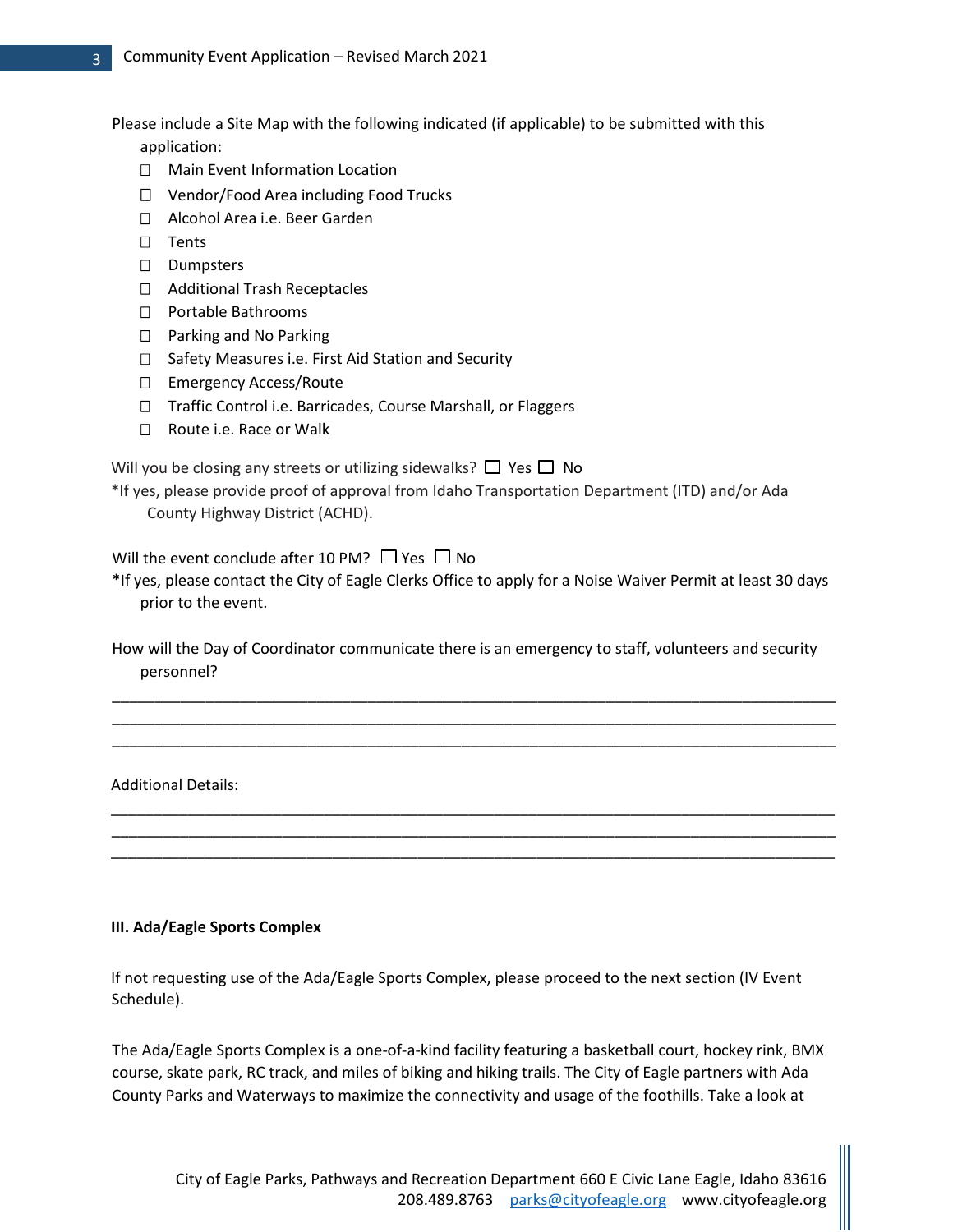Appendix I to determine which Zone (1-3) would best suit your event needs. Trail closures will be determined by the City of Eagle Community Event Committee in coordination with the City of Eagle Trails Coordinator, dependent on each event. If your event utilizes trails outside the City of Eagle boundaries, City of Eagle Staff will contact Ada County Parks and Waterways on your behalf. An additional certificate of insurance will need to be submitted with your application to name Ada Country Parks and Waterways as additionally insured.

Which zone will you be requesting use of?  $\Box$  Zone 1  $\Box$  Zone 2  $\Box$  Zone 3

If applicable, did you include an additional Certificate of Insurance naming Ada County Parks and Waterways as additionally insured with your application?  $\Box$  Yes  $\Box$  No

# **IV. EVENT SCHEDULE**

Special Events are limited to five days, including set-up and tear-down days. Additional days may be considered on a "per request" basis. **Please submit your modification requests in writing and attach them to your application.** 

| Date(s) of Event  |             | <b>Hours</b> |
|-------------------|-------------|--------------|
|                   | Start Time: | End Time:    |
|                   | Start Time: | End Time:    |
|                   | Start Time: | End Time:    |
| Date of Set-Up    |             | <b>Hours</b> |
|                   | Start Time: | End Time:    |
| Date of Tear Down |             | <b>Hours</b> |
|                   | Start Time: | End Time:    |

### **VI. FEES**

The fee schedule below is broken up into two time periods: Daily and 4 Hour Time Block(s). The 4 Hour Time Blocks are 7AM – 11 AM, 12PM – 4PM, or 5PM – 9 PM. This allows City Staff to perform maintenance in between reservations. Reserving an entire park includes the shelter(s) and green space. Play areas and restrooms are to remain open to the public. Due to the variety of use, the Ada/Eagle Sports Complex is separated into three zones. For clarification on what is included in each zone, please see page nine (9) Appendix I for the map.

| <b>Description</b>                                                                       | <b>Period</b> | Fee      |
|------------------------------------------------------------------------------------------|---------------|----------|
| <b>Application Fee/Demo</b>                                                              | One Time      | \$100    |
| Damage Deposit (Events over 250)                                                         | Refundable    | \$250    |
| <b>Park Sites</b>                                                                        |               |          |
| Stephen C Guerber- Entire (A1, A2, B1, B2,<br>Baseball, Sunrise Shelter, Sunset Shelter) | Daily         | \$875.00 |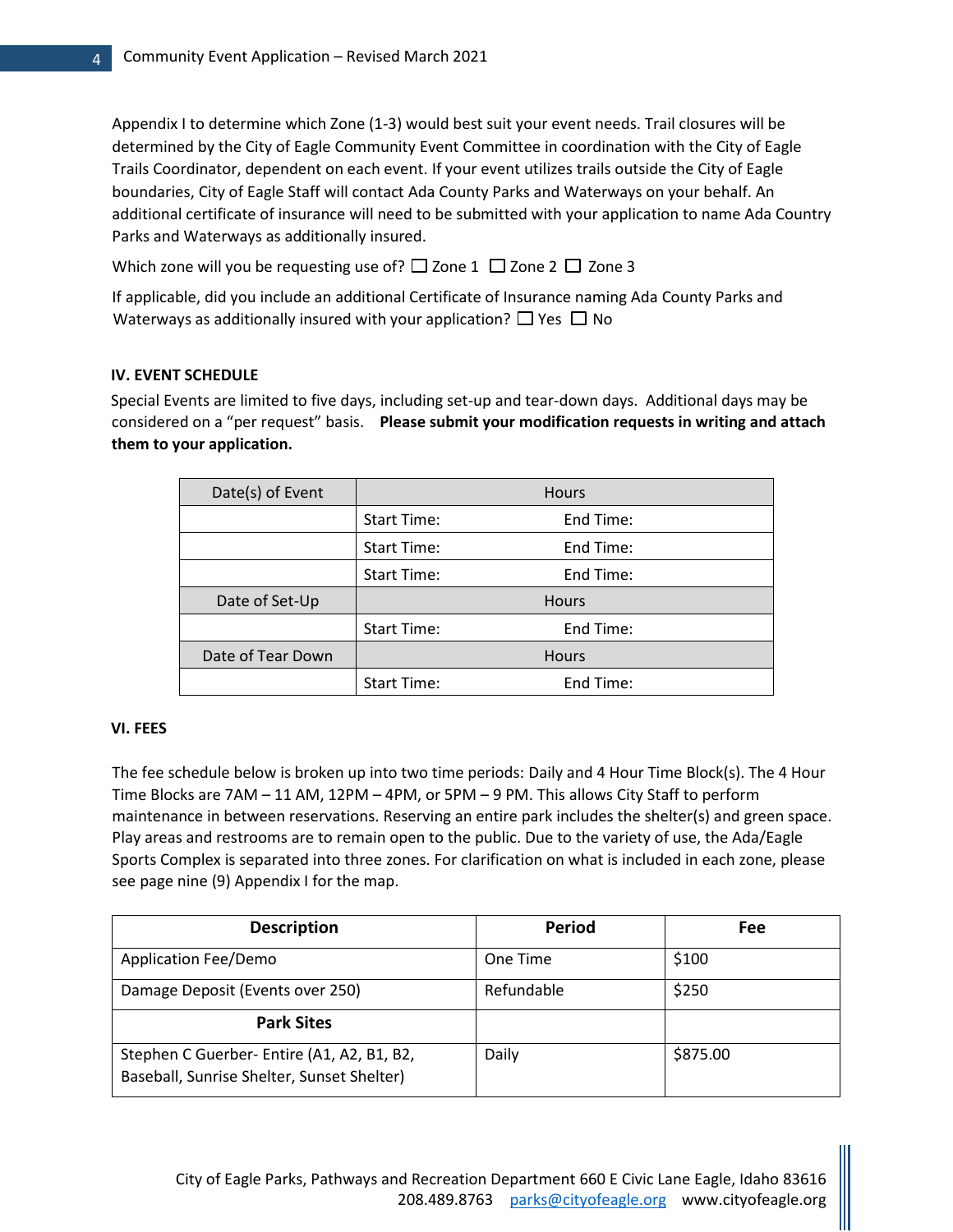| Stephen C Guerber- Entire (A1, A2, B1, B2,<br>Baseball, Sunrise Shelter, Sunset Shelter) | 4 Hr Time Block<br>(8am-12pm, 12:30pm-<br>4:30pm, 5pm-9pm) | \$300 |
|------------------------------------------------------------------------------------------|------------------------------------------------------------|-------|
| Stephen C Guerber - Shelter (Sunrise Shelter,<br>Sunset Shelter)                         | 4 Hr Time Block<br>(8am-12pm, 12:30pm-<br>4:30pm, 5pm-9pm) | \$225 |
| Stephen C Guerber (Per Field) (Special Events<br>Only)                                   | Daily                                                      | \$75  |
| Reid W Merrill (A, B, C Shelter)                                                         | Daily                                                      | \$550 |
| Reid W Merrill - Entire (A, B, C Shelter)                                                | 4 Hr Time Block<br>(8am-12pm, 12:30pm-<br>4:30pm, 5pm-9pm) | \$300 |
| Reid W Merrill (Shelter)                                                                 | 4 Hr Time Block<br>(8am-12pm, 12:30pm-<br>4:30pm, 5pm-9pm) | \$75  |
| Reid W Merrill - Per Field (Special Events Only)                                         | 4 Hr Time Block<br>(8am-12pm, 12:30pm-<br>4:30pm, 5pm-9pm) | \$75  |
| Ada/Eagle Sports Complex (Zone 1)                                                        | Daily                                                      | \$500 |
| Ada/Eagle Sports Complex (Zone 2)                                                        | Daily                                                      | \$400 |
| Ada/Eagle Sports Complex (Zone 3)                                                        | Daily                                                      | \$350 |
| Ada/Eagle Sports Complex (Zone 2)                                                        | 4 Hr Time Block<br>(8am-12pm, 12:30pm-<br>4:30pm, 5pm-9pm) | \$300 |
| Ada/Eagle Sports Complex (Zone 3)                                                        | 4 Hr Time Block<br>(8am-12pm, 12:30pm-<br>4:30pm, 5pm-9pm) | \$275 |
| Ada/Eagle Sports Complex (Shelter)                                                       | 4 Hr Time Block<br>(8am-12pm, 12:30pm-<br>4:30pm, 5pm-9pm) | \$150 |
| Various Neighborhood Park                                                                | 4 Hr Time Block<br>(8am-12pm, 12:30pm-<br>4:30pm, 5pm-9pm) | \$75  |
| <b>Permits</b>                                                                           |                                                            |       |
| Open Container Permit                                                                    | Daily                                                      | \$20  |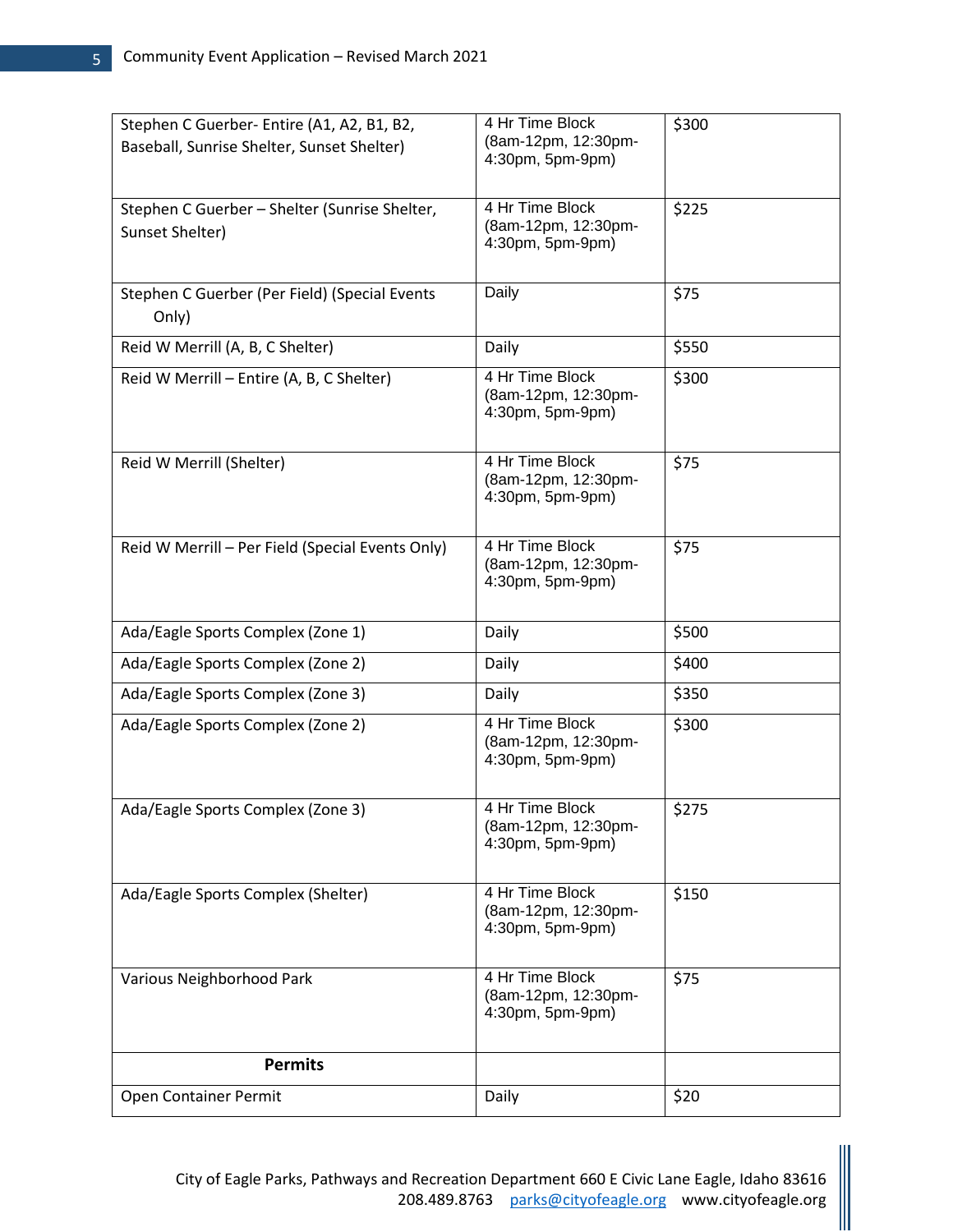| <b>Catering Permit</b>     | Daily | \$20      |
|----------------------------|-------|-----------|
| Noise Waiver (After 10 PM) | Daily | No Charge |

#### **VII. INSURANCE REQUIREMENTS**

It is the responsibility of your Special Event organizers to maintain a COMPREHENSIVE GENERAL LIABILITY insurance policy with coverage of not less than \$1,000,000.00 combined single limit per occurrence. Each policy shall be written as a primary policy, not contributing with or in excess of any coverage which the City may carry. *A certificate naming the City of Eagle, Ada County, Idaho, as an additional insured shall be delivered*  to the City of Eagle with this application. The adequacy of all insurance required by these provisions shall be subject to approval by the office of the City Clerk. Failure to maintain any insurance coverage required by this agreement shall be cause for immediate termination of the application.

Insurance Company: Agent Name:

Address: Phone: \_\_

#### **VII. EXTRAORDINARY RESOURCES AGREEMENT & REFUND POLICY**

Special event applicants, promoters and sponsors whose special events require the use of extraordinary City resources as a result of their anticipated attendance or heightened security concerns shall be required to pay for those extraordinary resources, as determined by the City's Parks and Recreation Department. Full cost recovery for extraordinary resources shall be required no later than sixty (60) days following the conclusion of the special event. Any extraordinary resources for which there are additional costs shall be solely dedicated to the special event. If payment is not received within that sixty (60) days the applicant will be sent to collections.

The City of Eagle's refund policy is as followed. Any event cancelled ten (10) days prior to the event will receive a full refund. Any event cancelled within ten (10) days or less will receive a 50% refund.

By my signature, I hereby acknowledge my understanding of the aforementioned requirement concerning the payment for extraordinary resources and application fee and the City of Eagle's refund policy.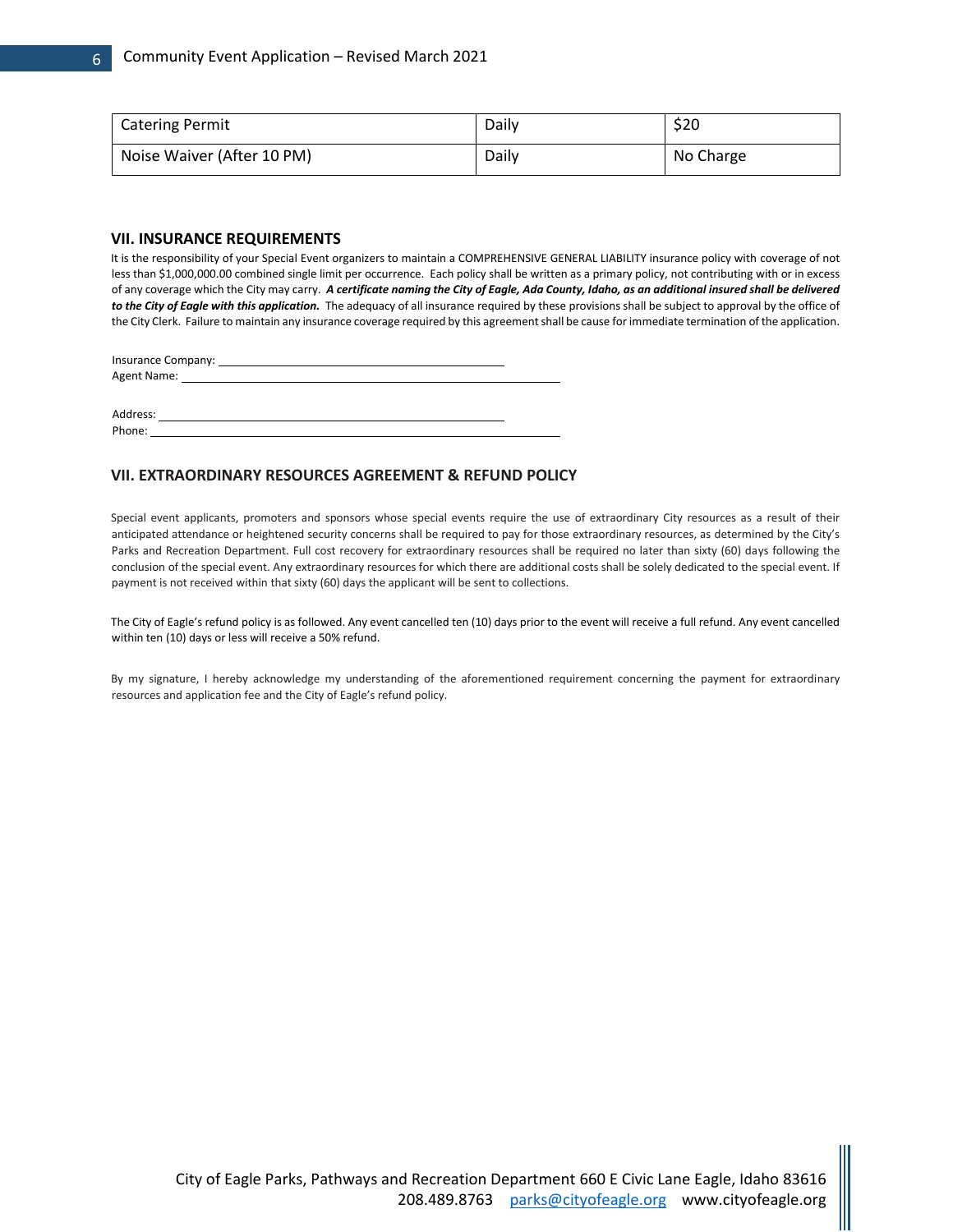| Applicant name (print): Notice and the set of the set of the set of the set of the set of the set of the set of the set of the set of the set of the set of the set of the set of the set of the set of the set of the set of  |                                                                                                                                                                                                                                                                                                                                                                                                                                                     |
|--------------------------------------------------------------------------------------------------------------------------------------------------------------------------------------------------------------------------------|-----------------------------------------------------------------------------------------------------------------------------------------------------------------------------------------------------------------------------------------------------------------------------------------------------------------------------------------------------------------------------------------------------------------------------------------------------|
|                                                                                                                                                                                                                                |                                                                                                                                                                                                                                                                                                                                                                                                                                                     |
| <b>AUTHORIZATION AND INDEMNITY</b>                                                                                                                                                                                             |                                                                                                                                                                                                                                                                                                                                                                                                                                                     |
| <u>l, en anno 1</u>                                                                                                                                                                                                            | hereby agree to indemnify, save and hold harmless, and defend the City of Eagle and the Conservation Conservation and the City of Eagle and the                                                                                                                                                                                                                                                                                                     |
| participant therein.                                                                                                                                                                                                           | Ada County Highway District from the expenses of and against any and all suits, actions, claims, and/or losses of every kind, nature, and<br>description, including costs, expenses, and attorney fees that may be incurred by reason of any act, omission, neglect, or misconduct of myself,<br>the organizers or operators of the use(s), activities, or events described or depicted in this application and/or the supporting documents, or any |
|                                                                                                                                                                                                                                |                                                                                                                                                                                                                                                                                                                                                                                                                                                     |
| Applicant signature: expansion of the state of the state of the state of the state of the state of the state of the state of the state of the state of the state of the state of the state of the state of the state of the st |                                                                                                                                                                                                                                                                                                                                                                                                                                                     |
|                                                                                                                                                                                                                                |                                                                                                                                                                                                                                                                                                                                                                                                                                                     |
|                                                                                                                                                                                                                                | ightharpoont of the properties, locations, and/or routes at or upon probably certify that damage to the properties, locations, and/or routes at or upon<br>which the use(s), activities, or events described or depicted in this application and/or the supporting documents is not foreseeable, and that, if<br>damaged, I alone shall incur any and all costs of restoring such properties, locations, and/or routes to their original condition. |
|                                                                                                                                                                                                                                |                                                                                                                                                                                                                                                                                                                                                                                                                                                     |
| Applicant signature: The contract of the contract of the contract of the contract of the contract of the contract of the contract of the contract of the contract of the contract of the contract of the contract of the contr |                                                                                                                                                                                                                                                                                                                                                                                                                                                     |
|                                                                                                                                                                                                                                | <b>APPLICATION REQUIREMENTS</b>                                                                                                                                                                                                                                                                                                                                                                                                                     |
|                                                                                                                                                                                                                                | This page is for your information. You do not need to include it with your application.                                                                                                                                                                                                                                                                                                                                                             |
|                                                                                                                                                                                                                                |                                                                                                                                                                                                                                                                                                                                                                                                                                                     |
|                                                                                                                                                                                                                                | $\Box$ Contact the City of Eagle Parks and Recreation to discuss preliminary park use for the event.                                                                                                                                                                                                                                                                                                                                                |
|                                                                                                                                                                                                                                | $\Box$ Attend a Community Event Meeting. Meetings are held at Eagle City Hall on the first (1) and third (3)<br>Tuesday of each month in the Council Chambers room. *Meeting for recurring events may be                                                                                                                                                                                                                                            |
| waived.<br>to event date).                                                                                                                                                                                                     | $\Box$ Complete and submit Community Event Application to Eagle Parks and Recreation (due 30 days prior                                                                                                                                                                                                                                                                                                                                             |
| days prior to event date).                                                                                                                                                                                                     | $\Box$ Submit payment for Community Event Application and Event to Eagle Parks and Recreation (due 30                                                                                                                                                                                                                                                                                                                                               |
|                                                                                                                                                                                                                                | $\Box$ Submit proof of Insurance Certificate naming the City of Eagle as additionally insured (30 days prior to<br>event date). If requesting use of Ada County Parks and Waterway Trails, submit proof of insurance<br>Certificate naming Ada County Parks and Waterways as additionally insured.                                                                                                                                                  |
| Eagle River LLC (if applicable).                                                                                                                                                                                               | $\Box$ Submit all approved permits to the City of Eagle from ACHD, Central Health District, Eagle Police, ITD,                                                                                                                                                                                                                                                                                                                                      |
|                                                                                                                                                                                                                                | $\Box$ Complete Noise Waiver for any events concluding after 10 PM (30 days prior to event date).                                                                                                                                                                                                                                                                                                                                                   |
| prior to event date).                                                                                                                                                                                                          | $\Box$ Receive approved Alcohol Application-Open Container Permit, Catering Permit (if applicable) (30 days                                                                                                                                                                                                                                                                                                                                         |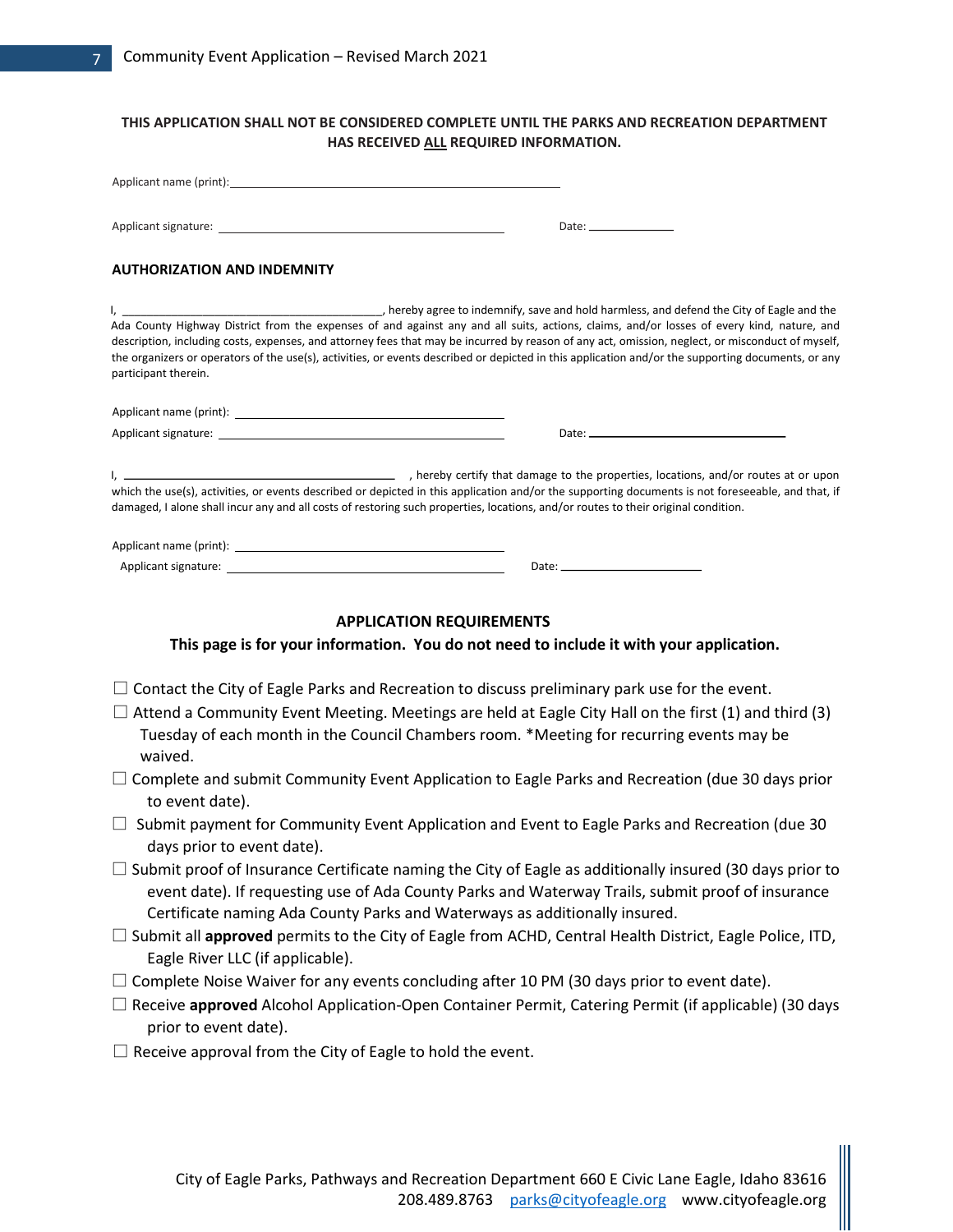# **CONTACT INFORMATION**

**This page is for your information. You do not need to include it with your application.** 

| <b>Idaho Transportation Department (ITD)</b><br><b>City of Eagle Parks and Recreation</b><br><b>City of Eagle Fire Department</b> |  |
|-----------------------------------------------------------------------------------------------------------------------------------|--|
| 3311 w. State Street P.O. Box 7129<br>966 E Iron Eagle Dr.<br>175 E Mission Drive                                                 |  |
| Boise, ID 83707 P 208-<br>Eagle, ID 83616<br>Eagle, ID 83616                                                                      |  |
| 334-8341<br>P208-939-6463<br>P 208-489-8763<br>http://itd.idaho.gov/                                                              |  |
| www.eaglefire.org<br>F 208-489-8767                                                                                               |  |
| parks@cityofeagle.org                                                                                                             |  |
| www.cityofeagle.org                                                                                                               |  |
| <b>City of Eagle Clerk's Office</b><br><b>Idaho State Tax Commission</b><br><b>Eagle River LLC</b>                                |  |
| 435 E Shore Drive Suite 120<br>660 E Civic Lane<br>PO Box 36                                                                      |  |
| Eagle, ID 83616<br>Boise, ID 83722-0410<br>Eagle, ID 83616                                                                        |  |
| P 208-939-6813<br>P 208-334-7660<br>P 208-938-4270                                                                                |  |
| F 208-939-6827<br>P 800-972-7660<br>www.eagleriveridaho.com                                                                       |  |
| eaglecity@cityofeagle.org<br>http://tax.idaho.gov/                                                                                |  |
| www.cityofeagle.org                                                                                                               |  |
|                                                                                                                                   |  |
| <b>Ada County Highway District - ACHD</b><br><b>Central District Health</b><br><b>Ada County Parks &amp;</b>                      |  |
| John Wasson<br>707 N Armstrong Pl<br><b>Waterways</b>                                                                             |  |
| 4049 S Eckert Rd<br>3775 Adams Street<br>Boise, ID 83704-0825                                                                     |  |
| P 208-375-5211<br>Garden City, ID 83714<br>Boise, ID 83716                                                                        |  |
| www.cdhd.idaho.gov/<br>P 208-387-6151<br>P 208-577-4575                                                                           |  |
| https://adacounty.id.gov/Par<br>C 208-860-6645                                                                                    |  |
| ks-Waterways<br>www.achdidaho.org                                                                                                 |  |
| jwasson@achdidaho.org                                                                                                             |  |
|                                                                                                                                   |  |
| <b>City of Eagle Police Department</b><br><b>State Electrical Inspector</b>                                                       |  |
| Idaho Div of Bldg Safety<br>1119 E State St, St 260                                                                               |  |
| Eagle, ID 83616<br>1090 E Watertower St #150                                                                                      |  |
| P 208-938-2260<br>Meridian, ID 83642                                                                                              |  |
| P 208-377-6790<br>P 208-334-3950                                                                                                  |  |
| http://www.adasheriff.org/AboutUs/CityofEaglePolice.aspx<br>http://dbs.idaho.gov/inspect                                          |  |
| ions                                                                                                                              |  |
|                                                                                                                                   |  |
| <b>Allied Waste/Republic Services</b><br><b>Ada County Paramedics</b>                                                             |  |
| 11101 W Executive Dr.<br>370 N Benjamin Lane                                                                                      |  |
| Boise, ID 83704<br>Boise, ID 83713                                                                                                |  |
| P 208-287-2962<br>P 208-345-1265                                                                                                  |  |
| http://www.adaweb.net/Paramedics<br>F 208-375-9591                                                                                |  |
| www.republicservices.com                                                                                                          |  |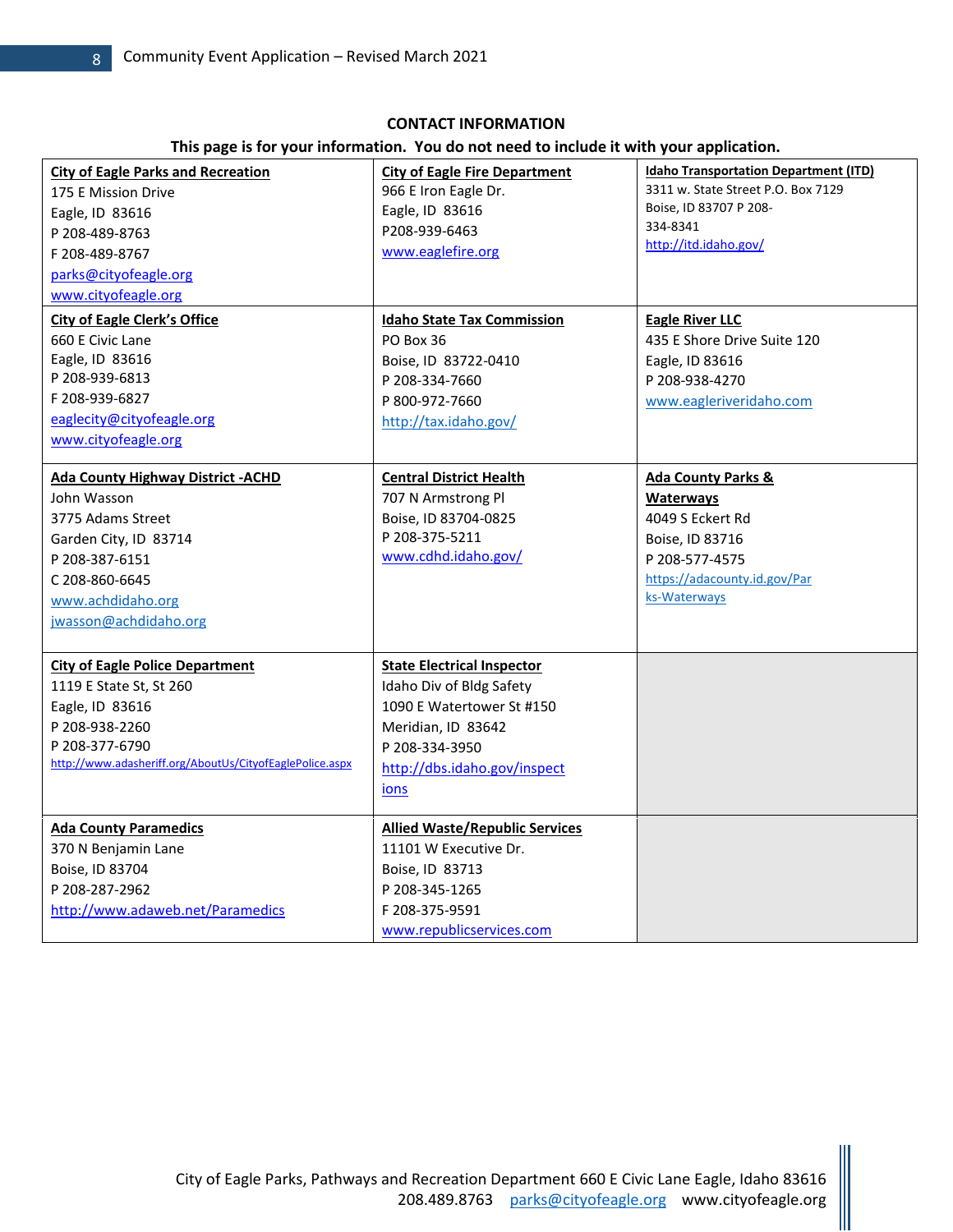**Appendix I – Ada/Eagle Sports Complex Zone Maps**